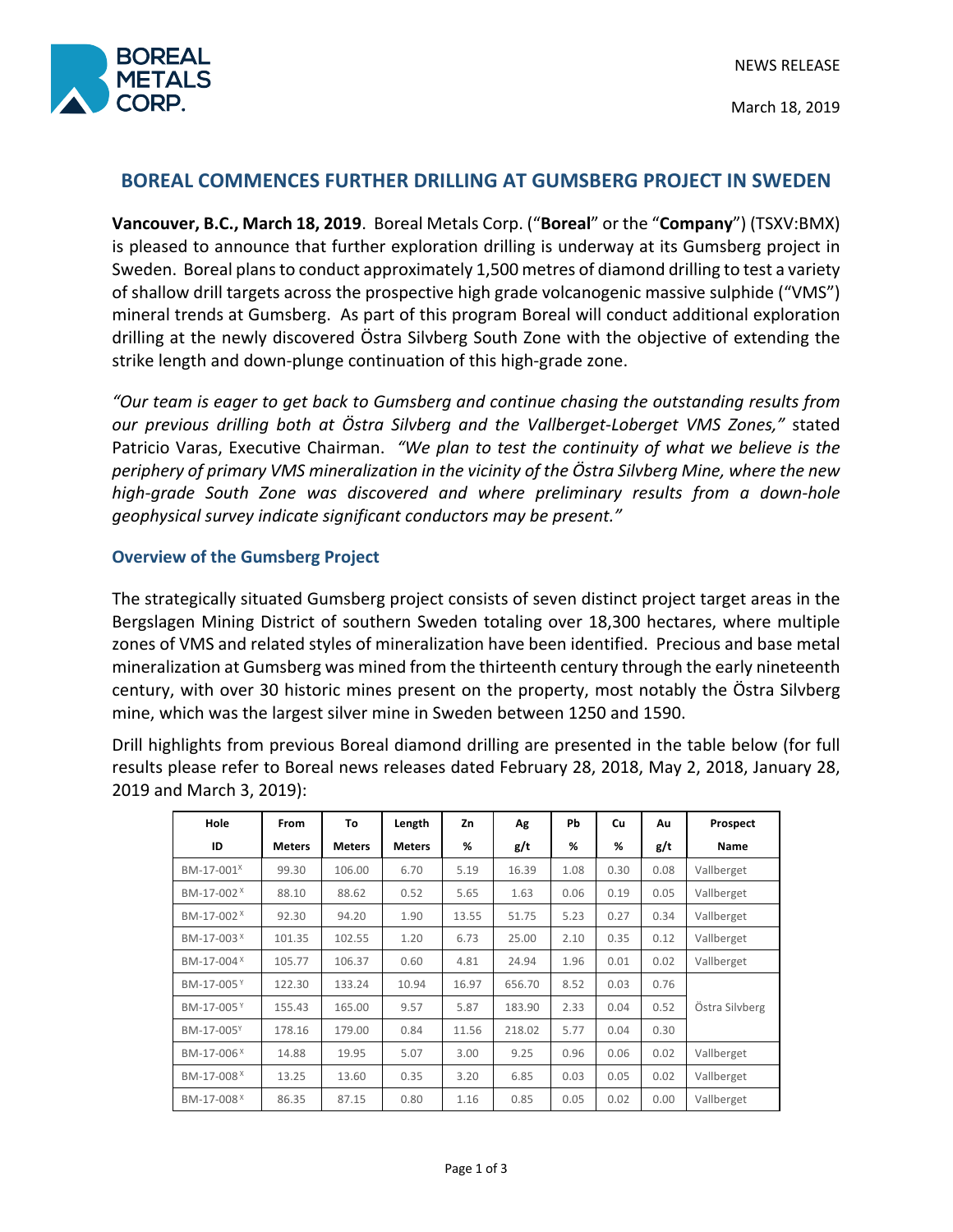

#### March 18, 2019

| BM-17-011 <sup>X</sup>   | 53.50  | 56.65  | 3.15  | 3.03 | 11.69  | 0.62 | 0.44 | 0.19 | Vallberget     |
|--------------------------|--------|--------|-------|------|--------|------|------|------|----------------|
| BM-17-011 <sup>X</sup>   | 130.50 | 137.20 | 6.70  | 7.01 | 11.14  | 0.44 | 0.10 | 0.00 |                |
| BM-17-012 W              | 321.00 | 322.00 | 1.00  | 1.22 | 6.20   | 0.60 | 0.00 | 0.10 |                |
| BM-17-012 <sup>W</sup>   | 325.00 | 329.00 | 4.00  | 1.01 | 4.25   | 0.42 | 0.01 | 0.19 | Östra Silvberg |
| BM-17-012 W              | 332.00 | 339.00 | 7.00  | 1.56 | 12.20  | 0.85 | 0.02 | 0.18 |                |
| GUM-18-003 $^{\text{X}}$ | 105.00 | 116.00 | 11.00 | 5.89 | 239.00 | 2.51 | 0.04 | 0.96 | Östra Silvberg |
| GUM-18-004 $^{\text{X}}$ | 162.16 | 173.17 | 11.01 | 7.45 | 275.12 | 2.65 | 0.05 | 0.77 | Östra Silvberg |
| $GUM-18-006X$            | 210.84 | 224.44 | 13.60 | 6.26 | 17.36  | 1.85 | 0.13 | 0.08 | Östra Silvberg |
| GUM-18-007 $^{\text{X}}$ | 103.58 | 104.75 | 1.17  | 2.67 | 32.00  | 1.27 | 0.02 | 0.44 | Östra Silvberg |
| GUM-18-008 <sup>X</sup>  | 190.75 | 196.40 | 5.65  | 8.75 | 289.32 | 4.67 | 0.04 | 1.08 | Östra Silvberg |
| GUM-18-009 <sup>X</sup>  | 105.02 | 105.94 | 0.92  | 3.98 | 32.80  | 0.94 | 0.15 | 0.23 | Östra Silvberg |

*<sup>W</sup> True width unknown.*

*<sup>X</sup> Apparent widths reported - true widths are estimated between 80-100% of reported intervals. Y Apparent widths reported - true widths are estimated at 20-50% of reported interval.*

#### **Table 1. Significant Drill Intercepts by Boreal at the Gumsberg Project**

Drill intercepts by Boreal to date include VMS type exhalative massive sulfide horizons, primary replacement style and related high-grade lenses and shoots of silver, zinc, and lead mineralization. Similar styles of mineralization occur throughout the Gumsberg land position and across the greater Bergslagen District in southern Sweden, which is host to multiple worldrenowned base metal sulphide mines including Boliden's Garpenberg Mine, Lundin Mining's Zinkgruvan Mine and Lovisagruvan AB's Lovisagruvan Mine.

### **About Boreal Metals Corp.**

Boreal is a mineral exploration company focused on the discovery of zinc, copper, silver, gold, cobalt and nickel deposits in exceptional, historical mining project areas spanning Sweden and Norway. The Company aims to discover new economic mineral deposits in known mining districts that have seen little or no modern exploration. The Company is led by an experienced management team and technical team, with successful track records in mineral discovery, mining development and financing.

### **Qualified Person**

Daniel MacNeil, P.Geo, a Qualified Person as defined by National Instrument 43-101, has read and approved all technical and scientific information related to the Gumsberg project contained in this news release. Mr. MacNeil is Vice President Exploration for Boreal Metals Corp.

### **On behalf of Boreal Metals Corp.**

### Karl Antonius, President

For more information on Boreal, please visit the Company website at www.borealmetals.com or contact Alexandra Woodyer Sherron at +1.604.922.8810 or info@borealmetals.com.